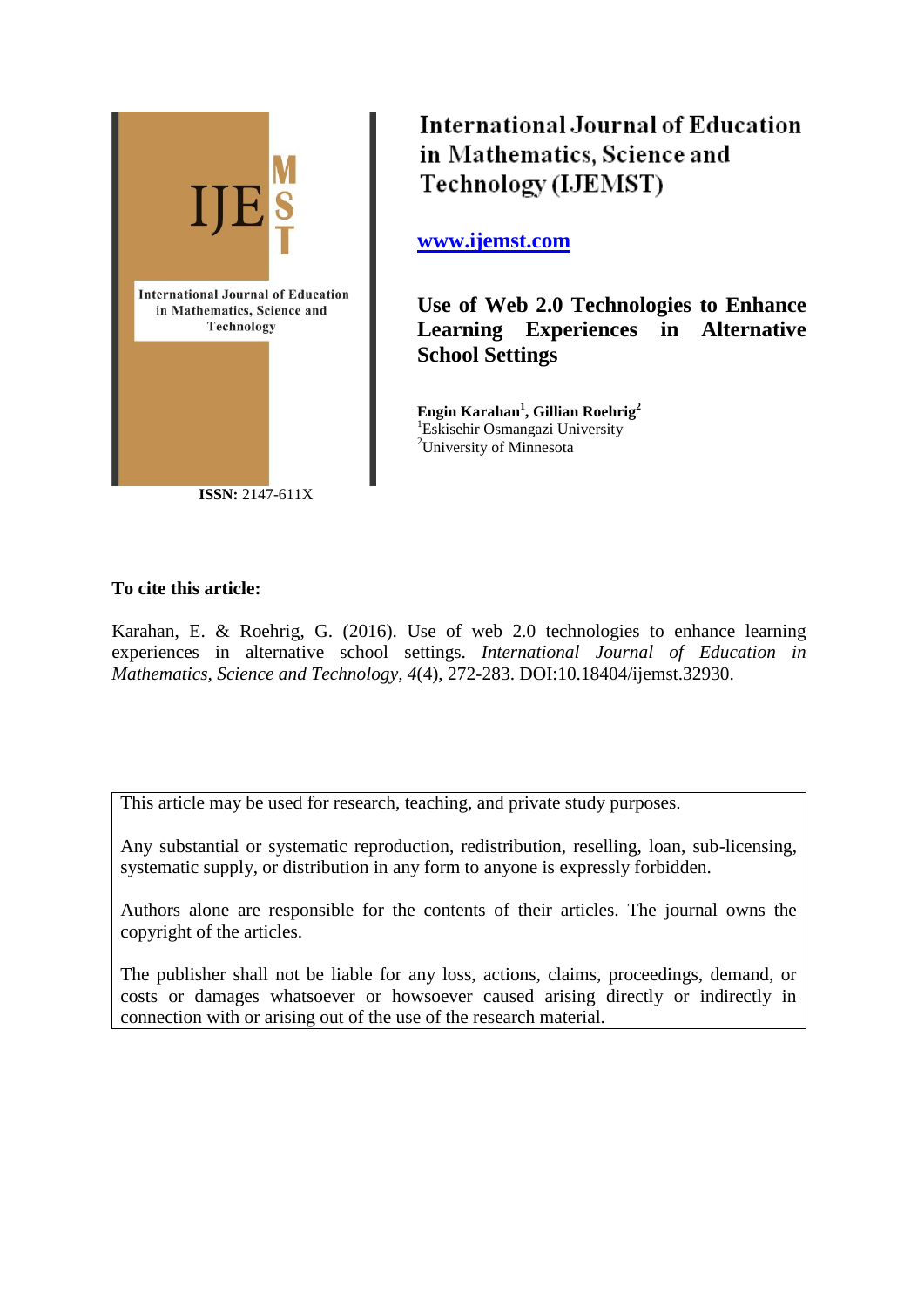

**International Journal of Education in Mathematics, Science and Technology**<br>Volume 4, Number 4, 2016<br>DOI:10.18404/ijemst. 329

DOI:10.18404/ijemst. 32930

# **Use of Web 2.0 Technologies to Enhance Learning Experiences in Alternative School Settings**

**Engin Karahan, Gillian Roehrig**

| <b>Article Info</b>                                                                            | <b>Abstract</b>                                                                                                                                                                                                                                                                                                                                                                                                                                                                 |  |  |
|------------------------------------------------------------------------------------------------|---------------------------------------------------------------------------------------------------------------------------------------------------------------------------------------------------------------------------------------------------------------------------------------------------------------------------------------------------------------------------------------------------------------------------------------------------------------------------------|--|--|
| <b>Article History</b>                                                                         | As the learning paradigms are shifting to include various forms of digital                                                                                                                                                                                                                                                                                                                                                                                                      |  |  |
| Received:<br>17 October 2015                                                                   | technologies such as synchronous, asynchronous, and interactive methods, social<br>networking technologies have been introduced to the educational settings in<br>order to increase the quality of learning environments. The literature suggests                                                                                                                                                                                                                               |  |  |
| Accepted:<br>28 January 2016                                                                   | that effective application of these technologies in education can provide a means<br>of addressing the lack of uptake and sharing of learning and teaching ideas and<br>designs. This study investigated the effects of integrating social networking                                                                                                                                                                                                                           |  |  |
| <b>Keywords</b>                                                                                | technologies on students' interaction, motivation, and engagement in an<br>alternative learning school environment. Twenty-two 10th to 12th graders in an                                                                                                                                                                                                                                                                                                                       |  |  |
| Social<br><b>Networks</b><br>Schools<br>Alternative<br>Motivation<br>Engagement<br>Absenteeism | alternative school were recruited from their environmental science class to<br>participate in this study. An online learning environment was designed to assist<br>in-class instruction to promote student learning and engagement around the topic<br>of climate change. Students' reflections that emerged from their interactions and<br>posts on the social network indicated the relationship between the use of social<br>networks and student motivation and engagement. |  |  |

## **Introduction**

Web 2.0 technologies are described as the internet sites that emphasize user-generated content, usability, and interoperability. Social networking technologies are web-based platforms where individuals make connections with others of similar interests (Gunawardena et al., 2009). These technologies are described as social structures consisting relationships between individuals or organizations within a certain domain (Liccardi et al., 2007). The use of social networks in educational settings mostly centered around interacting and exchanging knowledge in accessible ways (Yuen & Yuen, 2008). The literature in educational technology field has revealed that the integration of social networking technologies in school settings presented positive impacts on learners' motivation (Shim et al., 2011; Ologie, 2013) and engagement (Dholakia et al., 2004; Scholz, 2009; Al-Mukhaini et al., 2014). This study took place in an alternative school environment that serves youth who are unsuccessful in their regular school placement because of a variety of risk factors, such as lack of motivation, absenteeism, behavior problems, and low academic achievement. The following research question was addressed in this study: How does the integration of social networks help students be motivated and engaged in an alternative high school environmental science class?

#### **Literature Review**

Media has a strong influence on the social, emotional, and cognitive development of today's youth, accounting for a large portion of their time (Roberts, Foehr, & Rideout, 2005). Roberts et al.'s (2005) study indicated that 8- 18 year old U.S. youth spend approximately 6.5 hour per day with media. Recently, there has been "tremendous growth in the popularity of websites focusing on social activities and collaboration" (Abbitt, 2007, p. 1). While, the concept of internet-facilitated social networking is not new, the emergence of social networking sites has expanded accessibility and use beyond levels in recent years (Lockyer & Patterson, 2008). Since social networks provide direct interaction among users/participants of the environment, they are considered innovative and different from traditional media such as television, film, and radio (Pempek, Yermolayeva, & Calvert, 2009), thus warranting further exploration in their educational uses.

Gunawardena et al. (2009) defined social networking as "the practice of expanding knowledge by making connections with individuals of similar interests" (p. 5). They added that social networking technologies are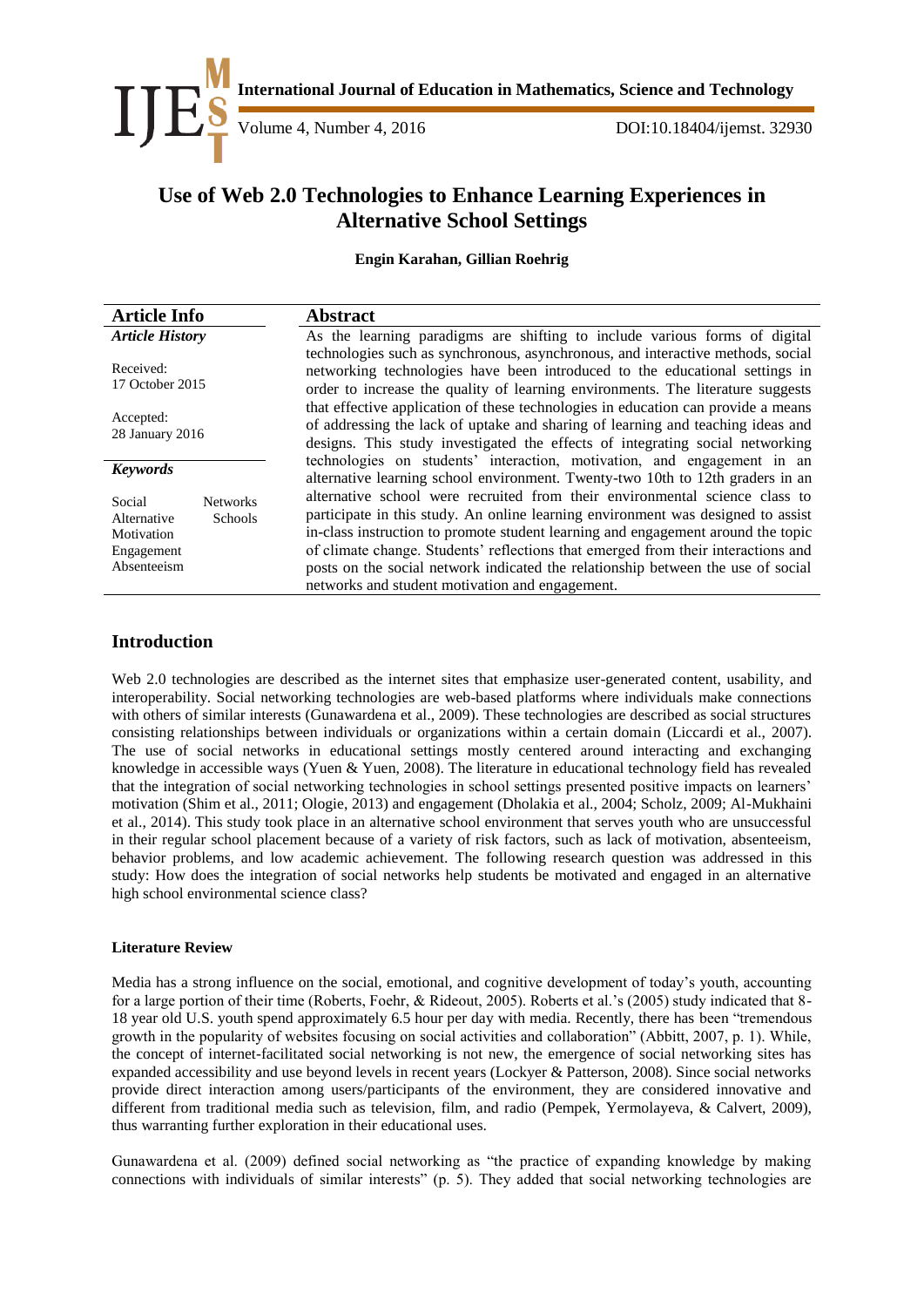"tools facilitating collective intelligence through social negotiation when participants are engaged in a common goal or a shared practice" (p. 6). One of the most widely accepted definitions of social networks is provided by PC magazine as follows:

A web site that provides a virtual community for people interested in a particular subject or just to "hang out" together… Members create their own online "profile" with biographical data, pictures, likes, dislikes and any other information they choose to post. They communicate with each other by voice, chat, instant message, videoconference and blogs, and the service typically provides a way for members to contact friends of other members. (PCMag Encyclopedia, 2011)

Boyd and Ellison (2007) further elaborated the definition of social networks as web-based services that allow individuals to (1) construct a public or semi-public profile within a bounded system, (2) articulate a list of other users with whom they share a connections, and (3) view and traverse their list of connections and those made by others within the system. The nature and nomenclature of these connections may vary from site to site (p. 211). Social networking sites are designed to promote social interaction among the members in a virtual online environment. Communication is facilitated through information posted in the profile which provides information about one's identity, and it is provided through various applications similar to email or online message boards (Pempek, Yermolayeva, & Calvert, 2009).

Social networks have become an important part of the younger generations' life. A nationally representative survey results indicate that 41% of 12-13 year olds and 61% of 14-17 year olds use social networking sites in the US (Lenhart & Madden, 2007). Additionally, about half of 12-17 year olds with social networking site membership log on daily, with 22% logging on to social networking sites several times per day. Another recent survey shows that 48% of young Americans find out about news through Facebook, one of the most popular and widely used social media worldwide (Obsessed with Facebook, 2011).

There have been many efforts to integrate different kinds of technology, such as software and online technologies, to promote student learning. As Sefton- Green (2005) concluded from an extensive review of literature in this area:

Computers and other aspects of Information and Communication Technologies (ICT) allow children and young people a wide variety of activities and experiences that can support learning, yet many of these transactions do not take place in traditional educational settings. In fact many of these may not be considered 'educational' according to our conventional understanding of that term (p.3).

Social networking websites are one such technology of interest to education researchers. Tynes (2007) listed the psychosocial benefits of social networks as the facilitation of identity exploration, provision of social cognitive skills, and fulfillment the need for social support, intimacy, and autonomy. Gunawardena et al. (2009) argued that since learning paradigms are shifting to include various forms of digital technologies such as synchronous, asynchronous, and interactive methods, the use of social networking is a natural. The type of learning that Web 2.0 and social networking technologies facilitate provides an opportunity to improve existing learning theories primarily because the theories were developed when wide ranging online communication between people of different races, locations, and viewpoints was not possible. Conole and Culver (2009) argued that effective application of social networks in education can provide a means of addressing the lack of uptake and sharing of learning and teaching ideas and designs. The various networks and social structures established within social networks can help promote additional student-student and teacher-student interaction (Griffith & Liyanage, 2008).

Dalsgaard (2008) argued that developing social networks provides a pedagogical potential that supports transparency. He emphasizes the importance of transparency which means that "students are visible to each other as potential partners and resources" (p. 5). To provide transparency, the social network has to provide both personalization and socialization. Personalization can be achieved by creating a personal profile page which provides the personal representation of the individual on the social networking site. In addition, research conducted by Mazer, Murphy, and Simonds (2007) revealed that increased personalization with a social network promotes greater motivation for students to participate and learn course material. On the other hand, "socialization begins when a personal page is connected to other personal pages of other individuals. Each individual builds his/her own network of personal relations" (Dalsgaard, 2008, p. 4). Selwyn (2007) reported that socialization within a social network includes sharing ideas, providing peer feedback, and engaging in critical thinking. Social networking sites have shown that students are willing to invest time and effort in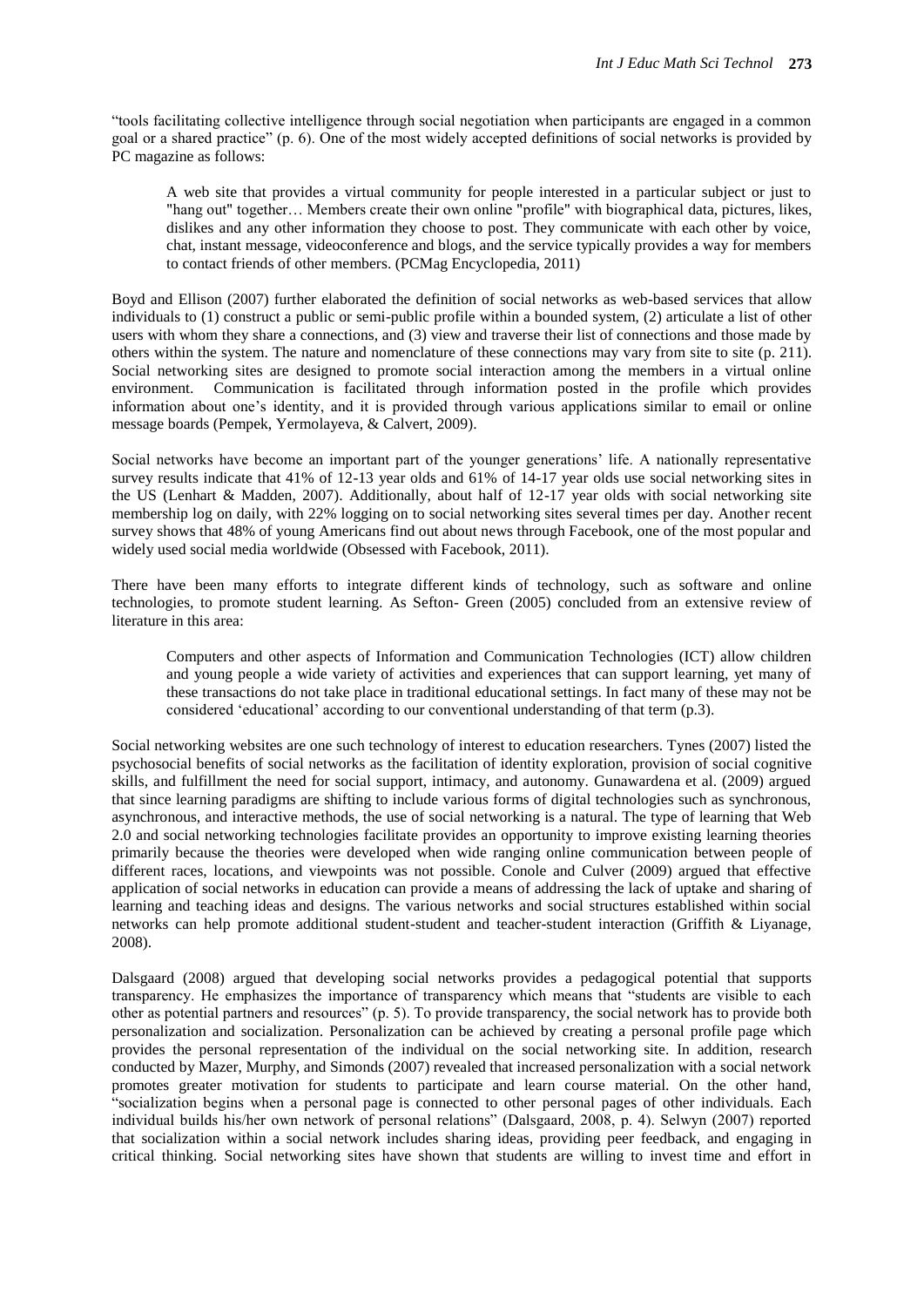building relationships around shared interests and knowledge communities (Maloney, 2007). This creates a strong argument to integrate the social networks into educational settings.

Due to their potential to meet the needs of all learners (Okolo & Bouck, 2007), technology based learning environments have become an equalizing force for the struggling learner as they provide opportunities to demonstrate competence (Brodin, 2010; Smith & Okolo, 2010). Therefore, adequate technology exposure in the curriculum is needed for students who are at risk for factors such as dropping out of school and low graduation rates. The literature reveals benefits of learning with technology for at-risk students such as higher level of achievement and better engagement in the learning environment (Allsop, McHatton & Farmer, 2010; Smith & Okolo, 2010). Designing and integrating educational technologies that specifically to fit the needs of the learner is essential in order to positive outcomes (Jackson, 2003; Istenic, 2010). One of the technologies that started to be frequently used in educational settings is called computer-supported collaborative learning environments that provide direct control, a safe place for social skills practice, and a sense of presence for at-risk students therefore helping them feel more motivated and engaged.

## **Purpose of the Study**

This study focused on the relationship between the integration of social networking technologies and students' motivation and engagement in the learning processes in an alternative school environmental science class. The following research question leaded the study: "How does the integration of social networks help students be motivated and engaged in an alternative high school environmental science class?"

## **Methodology**

## **Research Design**

Qualitative research traditions often offer a richer understanding in educational contexts (Jacob, 1987). The intent of conducting qualitative research in this study was to "explore human behaviors within the contexts of their natural occurrence" (Hatch, 2002, p. 7) and to focus on "process, meaning, and understanding" (Merriam, 1998, p. 8). Specifically, a case study approach was used in order to investigate a contemporary phenomenon (students' motivation and engagement) that occurs within its real life authentic context (an alternative learning environment), especially when the boundaries between phenomenon and context are not clearly evident (Yin, 2003). Using a case study approach, this study highlighted the role of the particular context in which participants were present on the studied phenomenon.

#### **Participants and Context**

The research site for this study was an alternative high school located in an urban area in the Midwest with a free and reduced lunch rate of 100%. Twenty-two 10th to 12th graders were recruited from their environmental science class to participate in this study. The breakdown of the class was as follows: eight English Language Learners (ELL), one homeless student, two special education students, three gifted and talented students, and one homebound student. The class included four White, nine African-American, five Asian, and four Hispanic students. During class time, each student was provided access to a computer with a server and personal account access through the Internet. In addition, USB drives were provided to each student to store their electronic project materials. Extra computers were available in case of any technical problem with the assigned computers.

Kleiner, Porch, and Farris (2002) define an alternative education school as a public elementary or secondary school that, "(1) addresses the needs of students that typically cannot be met in a regular school; (2) provides non-traditional education; (3) serves as an adjunct to a regular school; and (4) falls outside of the categories of regular, special education, or vocational education" (p. 55). Alternative schools often serve youth who are unsuccessful in their regular school placement because of a variety of risk factors, namely problem behaviors, which are often characterized by "highly fluid" (Kleiner et al., 2002) and smaller student enrollments (Lange & Sletten, 2002). Dupper (2008) indicated that students' lack of motivation, low academic achievement, and absenteeism were some of the problems occurring in alternative schools. In this study, the researchers aimed to alleviate these disadvantages through integrating social networking technologies into the environmental science classrooms.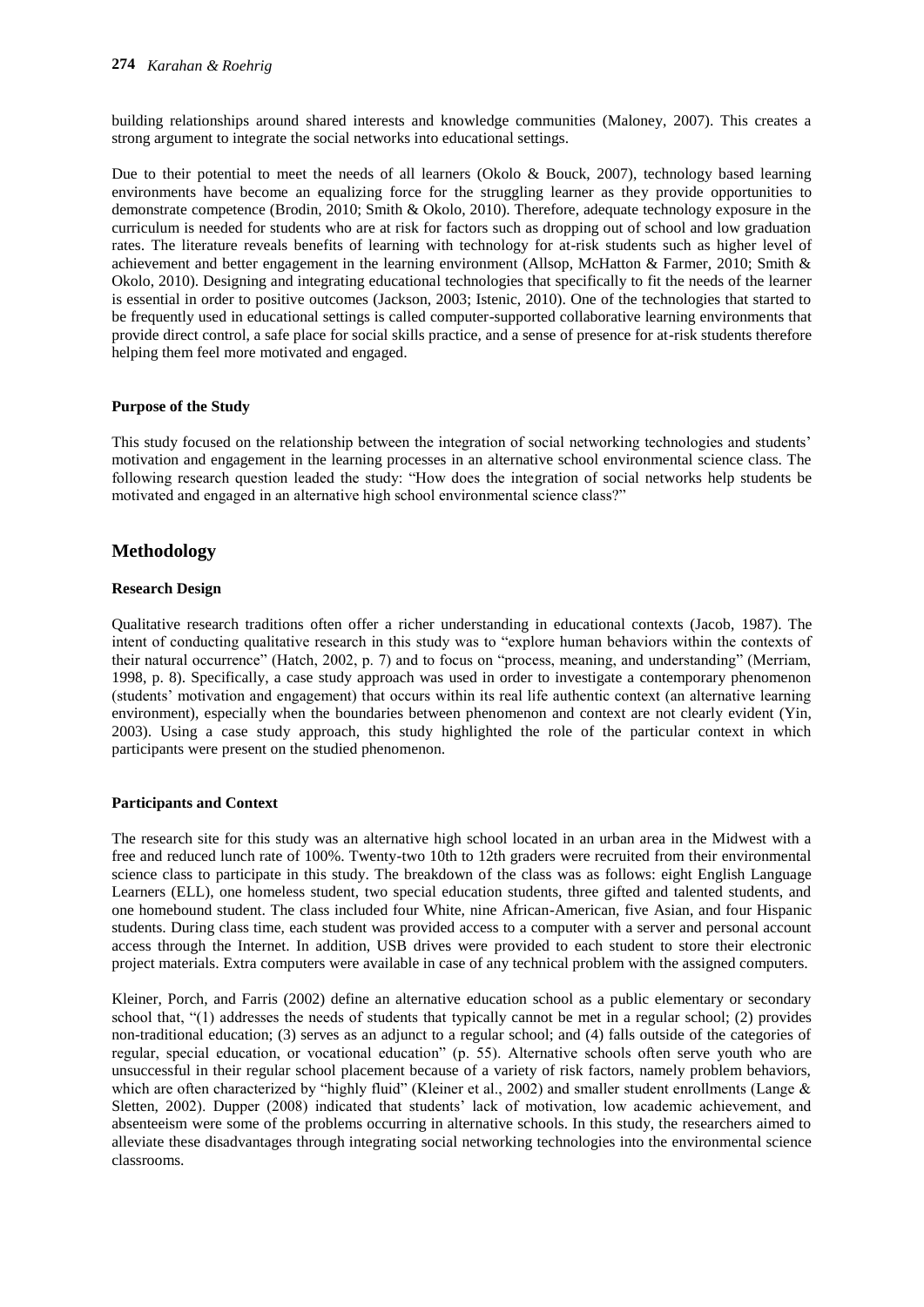#### **Intervention**

To promote student awareness, knowledge, and awareness in regards to environmental issues, instruction during the quarter was enhanced with social constructivist approaches via social networking website. These activities involved small group and whole class discussions in both face-to-face and online formats instead of teachercentered instruction. The materials used in the classroom were mainly chosen from real world media such as short documentaries, newspaper articles, news reports, and the videos and posters designed by environmental activist groups etc. The materials were mostly shared in the social networking website in order to make the available for all students throughout the academic quarter. After using each kind of media as an instructional tool, students first joined small group discussions and then, whole class discussions. Table 1 shows the instructional plan implemented through the quarter.

| Table 1. Instructional Plan  |            |                          |                                              |  |
|------------------------------|------------|--------------------------|----------------------------------------------|--|
| Objectives                   | Date       | Instructional<br>Main    | Activity                                     |  |
|                              |            | <b>Theme</b>             |                                              |  |
| Sense of community           | Week 1     | Being a Community        | Organizing base groups, creating profiles,   |  |
|                              |            |                          | photo and video sharing, and making          |  |
|                              |            |                          | connections on the social network            |  |
| Awareness                    | Week 2     | Realization of causes,   | Building connections between the causes,     |  |
|                              |            | effects, and ways to     | effects, and ways to prevent environmental   |  |
|                              |            | environmental<br>prevent | problems                                     |  |
|                              |            | <i>issues</i>            |                                              |  |
| Awareness                    | Week 3     | From local to global     | Realizing<br>the<br>environmental<br>current |  |
|                              |            | scale                    | problems all around the world                |  |
| Preparation<br>for<br>taking | Week 4     | Making a difference and  | Discussions around how to<br>make a          |  |
| action                       |            | action plan              | difference at school and community level     |  |
| Taking action                | Week $5-7$ | Taking actions           | Designing multimedia artifacts and sharing   |  |
|                              |            |                          | them on the social networking site           |  |

For more effective in-class and online instruction, cooperative learning methods were employed to promote learning. According to Johnson, Johnson, and Johnson Holubec (2008), "cooperative learning is the instructional use of small groups so that students work together to maximize their own and each other's learning" (p. 1:5). They believe that to make cooperative learning methods work, there has to be four elements which are positive interdependence, individual accountability, face-to-face promotive interaction, interpersonal and small group skills, and group processing. During the first week, students were organized in their base groups. Small activities were implemented to both introduce the content and to make students get accustomed to cooperative group work. Students also familiarized to the social networking website by figuring out how to use it throughout the quarter. They learned some basic skills related to use of social networks such as organizing profiles, sharing media and interacting others.

In the second week, the focus of the instruction was an overview of the causes and effects of the environmental problems, specifically climate change, and ways to mitigate these problems. Students researched environmental problems, particularly climate change, during the week, and shared their findings with their first within their base groups face to face, and then the whole class through the social networking site. During the third week, students had the opportunity to broaden their views about environmental problems. They focused on environmental problems experienced in different parts of the world, mostly their home countries such as China and Mexico. They shared their materials related to global perspectives on environmental issues on their profile pages and discussion boards on the social network.

During the fourth week, students worked on the Climate Action Plans. In this week, they translated their knowledge they had obtained into the action. They prepared action plans they would like to take in order to create awareness in their school community. They first communicated within their groups on the discussion boards on the social networks, and then created signs, posters, and videos in order to inform others. Week five to seven were dedicated to the constructionist media designing processes. The activities between week five and week seven were gathered around the designing purposes. Following the design cycle (planning, designing, testing, sharing), students worked on their multimedia projects that aimed at informing others about environmental problems.

Due to the diverse nature of the class in terms of language, culture, and age, student-to-student social interactions were limited prior to the intervention. Thus, the online learning environment was designed and used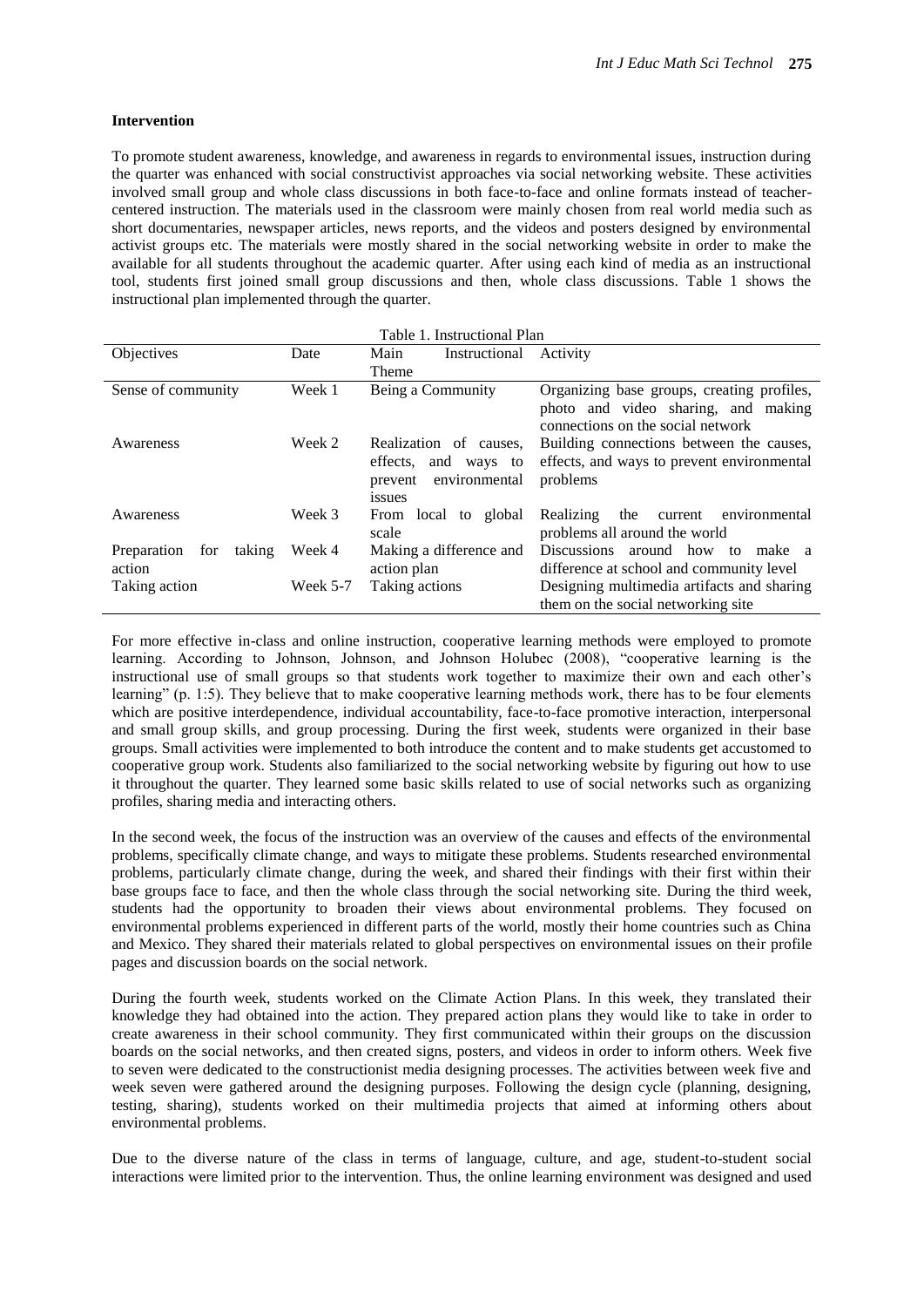to promote social interaction among students. Social constructivist learning was also generated through the interactions in the online learning environment. Another reason for using an online learning environment was to minimize the negative effects of attendance problems, which was a common problem in this particular school. Students were encouraged to visit the website to understand what happened in the classroom and to participate in discussions when they were absent. A Ning social network was used to develop the online social community in this study. Ning was chosen because it is one of the most widely known content management systems (CMS), with an interface familiar to most young people. Additionally, Ning is appropriate for both educational and social purposes; it allows for educational content such as voting pools, discussion boards, blog posts, as well as, social networking tools including text, photo and video sharing, status updates, and individual profile pages.

#### **Data Collection**

Students completed synchronous and asynchronous online discussions throughout the learning intervention. In addition, the website provided the students opportunities for sharing photos, videos, and information with others. Students were also asked to write weekly reflections about their learning progression and attitudes about the learning process as well as the tools used in-class. Data collection occurred over the seven-week period of the climate change unit. A qualitative research design was used and data was collected through the blog posts written by students on the Ning website and observational field notes.

Blog posts allowed the researchers to see students' posts and responses in an organized way including order, time and date. Even though they were not required to enter blog posts, all students entered blog posts when they were online both in and outside of the classroom. Also, they were not provided any format for blog posts in order to give them freedom to post in the format they wanted. During the six-week unit, students posted 94 blog posts, 37 photos, 19 videos, and 2-3 comments per each of these posts on the average. In addition, 14 discussion threats were initiated by the students. Students participated in online discussions and wrote blog posts regularly during the quarter. These blog posts offered an opportunity to see the progress in how students expressed their understanding with regard to science content and their attitudes towards to the learning process, specifically the online learning environment. In addition, the fact that the students responded to each other's posts created social interaction among the students, which helped researchers to see participants' perspectives about the learning process. Additionally, the social interaction through Ning provided evidence for understanding how the students promoted each other's expressions, understandings, and attitudes with regard to environmental problems.

The observation data is the other kind of the data collection methods in this study. Marshall and Rossman (1995) stated that participant observation is an essential element of all qualitative studies which allows researchers to "hear, see, and begin to experience reality as the participants do" (p. 79) in natural research settings for a considerable amount of time. Being present in everyday settings, participant observation enhances the awareness about the interactions taking place in real life context (Glesne, 1999). Using observational field notes allowed the researcher to present the particular occasions that illustrates the role of the social networking in this particular setting. Due to his presence in both online and physical learning environments, the leading researcher took the role of participant observer in this study. Participant observer role lead to the researcher's presence in the site being less obtrusive and to the researcher beginning to understand the participants' views of their own world (Malinowski, 1961). Being present in everyday settings, participant observation enhances the awareness about the interactions taking place in real life context (Glesne, 1999).

#### **Data Analysis**

The qualitative data was analyzed using a constant comparative method in the NVivo qualitative data analysis software. To analyze the data, Miles and Huberman (1994)'s general analysis framework was employed. This framework includes data reduction, data display, drawing conclusions, and verification (see Figure 1). All the qualitative data was uploaded into NVivo and parent and children nodes were created based on main themes organized based on the research objectives. This approach allowed for the elicitation of rich descriptions that captured the essence of the phenomenon in question from substantial raw data sources.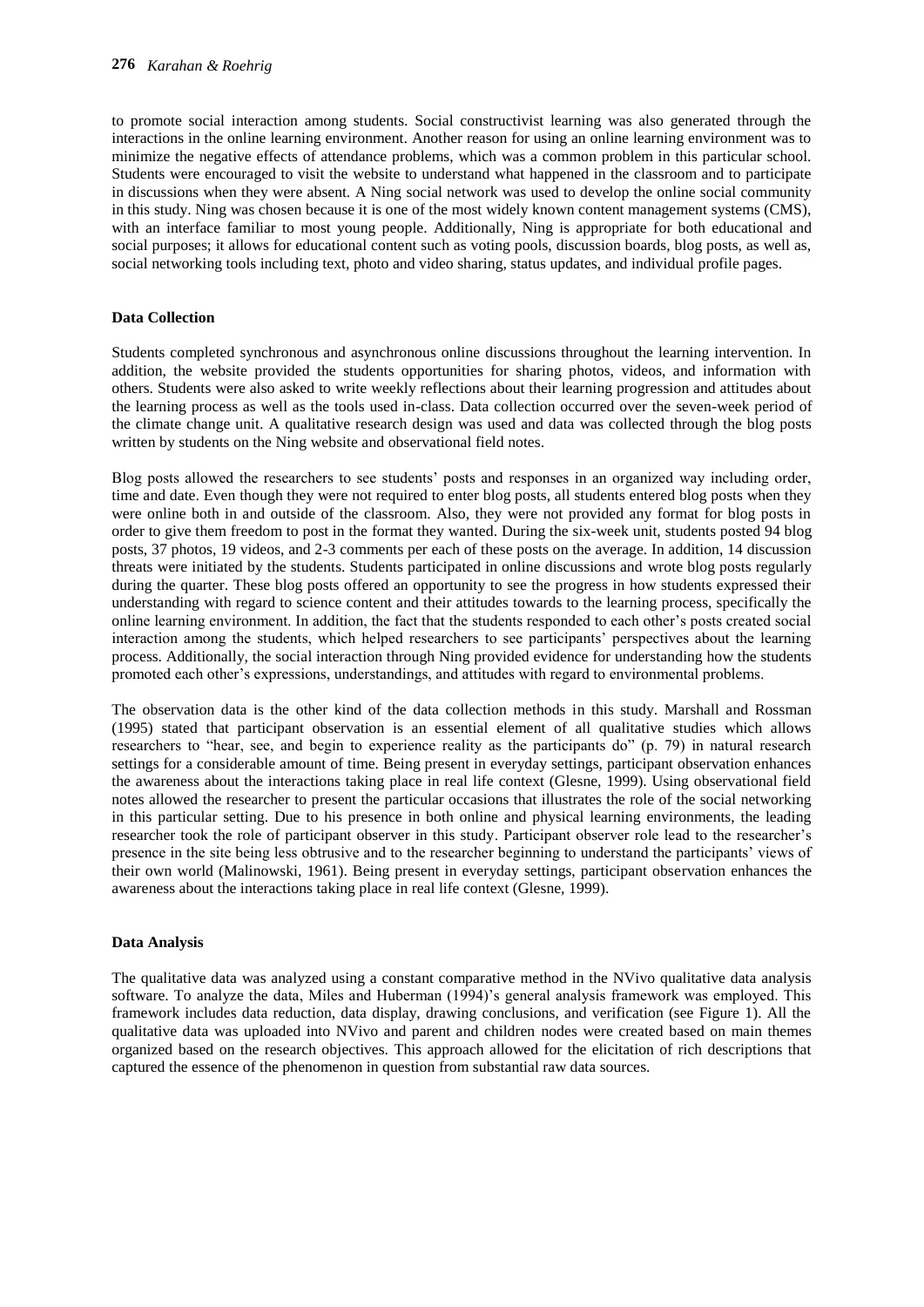

Figure 1. Components of Data Analysis: Interactive Model

The validity and reliability of the study was provided with the following actions. First, the codes that emerged within one data source was considered with another data source to support or disprove the validity of the naturalistic code, essentially triangulating the code against multiple data sources (students' posts on the site and observational field notes). Second, at least 20% of the data was coded by the other researcher for inter-coder reliability (Miles and Huberman 1994). Then, each version was reviewed together to see if the congruity between these two code sets was high enough.

### **Results**

The data revealed that the social networking website, where social constructivist processes mainly occurred, provided many benefits for students in this particular environment. Five main themes showing these benefits were emerged based on the data from spontaneous blog posts and weekly reflections on the social networking website as well as observational field notes. These five themes were (1) keeping up instruction in case of absenteeism, (2) learning from each other and reflecting what students learn, (3) working on the tasks on their own pace, (4) use of visuals and language support for ELL students, and (5) social networking as a fun experience.

#### **Absenteeism**

In the particular school, absenteeism was one of the biggest challenges for both students and teachers. Since the population of this school was composed of teen mothers or pregnant teenagers, different students became homebound at some points during the quarter which resulted in them having a hard time catching up on the instruction. Students' blog posts and reflections showed that the social networking website gave them the chance to follow the instruction and complete the assignments when they were not physically in the school. For example, one student stated

I think that this website helps us a lot because as some of us are mothers we can't always get to school and this website allows us to access our work from home or where ever there is internet connection. It is also really easy for me to keep track with what I did do already and what I've yet to do.

In their blog posts, students also addressed how the social networking website helped them to catch up on the instruction throughout the quarter. Since students were able to adapt to the class more easily when they returned to the school, they did not lose their motivation and engagement in the learning process.

The observational field notes also supported students' reflections on their blog posts. The researchers' observations highlighted how the social networking website helped students with absenteeism issues to keep track on the instruction. There were several cases where students were able to complete their work outside of the classroom when they were not present in the classroom.

Student 6 came to the class earlier and told that she had to miss today's class due to her appointment with the doctor. In order to not to remain behind, she asked what she needed to do. I told her that there were instructional videos and a discussion board for this particular day's class on the social network. She said that she would work on it as soon as her appointment ended. At the end of the day, she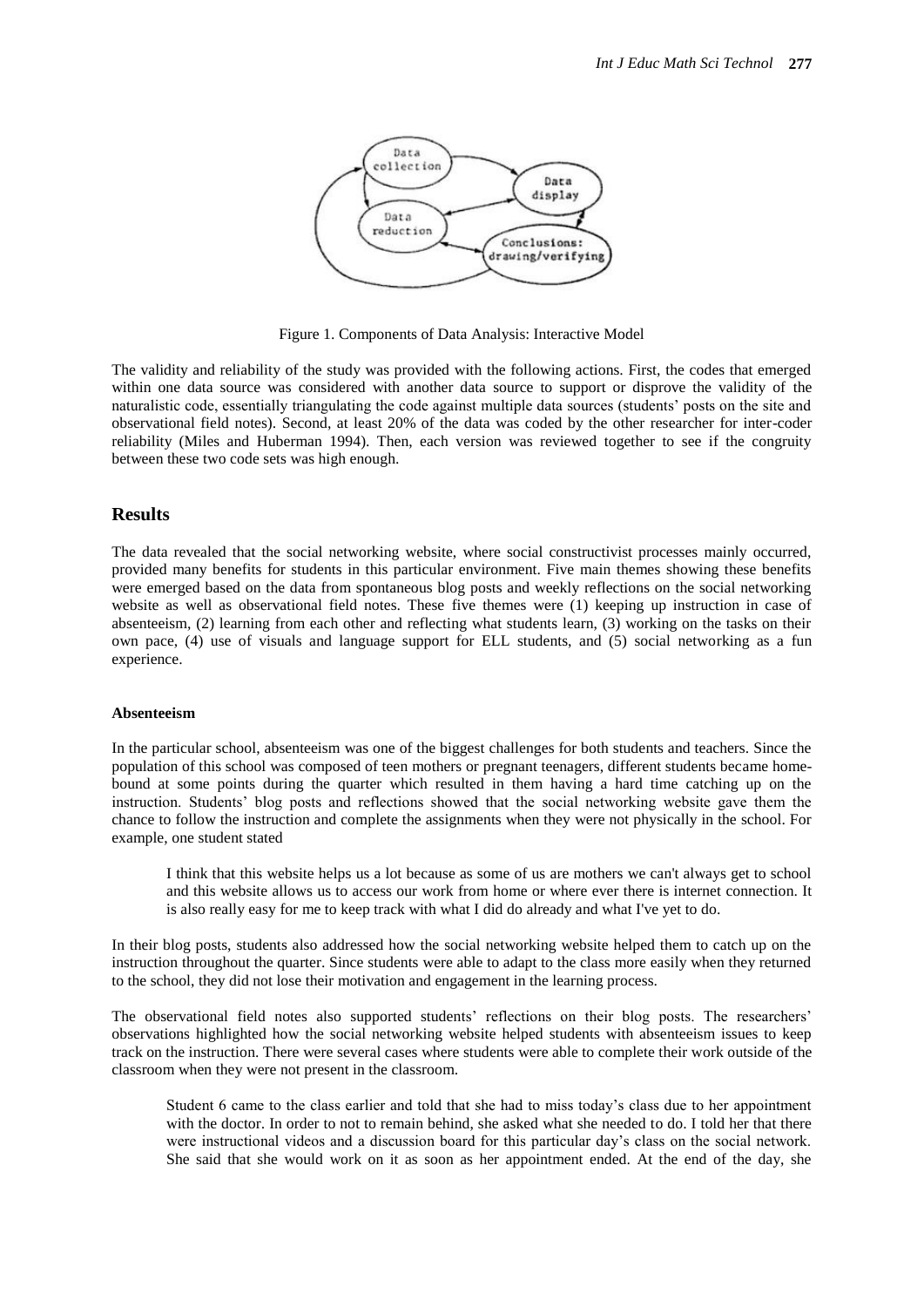contributed the discussion as much as others being present in the class. # Observational Field Notes (March 2)

#### **Learning from Each Other and Reflecting**

Students also explicitly stated that they promoted each other's learning and understanding via the social networking website. They were pleased to read each other's posts and comments, which helped them to understand the content better (see the sample quote below).

I think this is a good idea. I really like that fact that we use the computers more this semester because it doesn't put so much pressure on us having to write on paper and present in class. Instead we just post what we want to say and our friends and teacher just reads it from the website. We don't have to ask each of our friends to learn what they know. I rather do this in every class than just this one. #18

Although one student stated that she was not comfortable sharing her responses with others in the class, almost all other students appreciated being able to share their understanding and to hear others' thoughts about it. They also noted that the posts they wrote on the site helped them to check and confirm their understanding with the instructor and their classmates (see the sample quote below).

So I think we should continue to work on the climate change website. I think it would be good for student to write about what they learned in class, so when they can't respond to the question that was asked about a topic we been studying, then the teachers and other students will know if the student didn't understand what has been going on in class. They can help this student with this way. #9

Even though all social constructivist studies aim to create learning environments where students promote each other's learning, the fact that students were aware of the positive impacts of their interaction on their understanding and learning was a unique indication of the effectiveness of the social network in this particular environment.

In addition, students also appreciated reflecting their understanding and opinions on the social network where their classmates could see. They stated that blog posts helped them to refresh their memories as well as getting feedbacks about what they learned in case they did not get a chance to share it in the classroom (see the sample quote below).

To me using this website was interesting it was interesting because we got to discuss are opinions on the questions we were asked and also got to see other people's responses on the question. I also liked the website because I liked talking about what I learned in class so far, when I had to talk about a certain topic that was asked from the teacher, it helped me refresh my memory about what we learned that week and so I know that I learned something that week. #7

We learn something on the website then we get the opportunity to discuss what we learned and even blog about it. It doesn't make you feel like you're in the classroom learning about things you think you will never use in your life. #3

It is also fun to see other folk's post and make comments. #20

Lastly, some students believed that writing blog posts on the website was helpful for them to improve their reading and writing skills (see the sample quote below).

In the last quarter we started to use the website, and for me its a great thing to have. This climate change website you learn a lot from it. This helps us get better at reading, sharing and comprehending. I would recommend this to anyone because these are real life things that we learn about. I liked learning this technologies. #15

While interacting on the social networking website, students also let each other know that the posts they read or watch helped them understand the content better. Students frequently communicated with their classmates through the comment option under the posts. They expressed how their classmates' posts helped them to broaden their views about the issue. As couple students posted comments under the videos shared by other students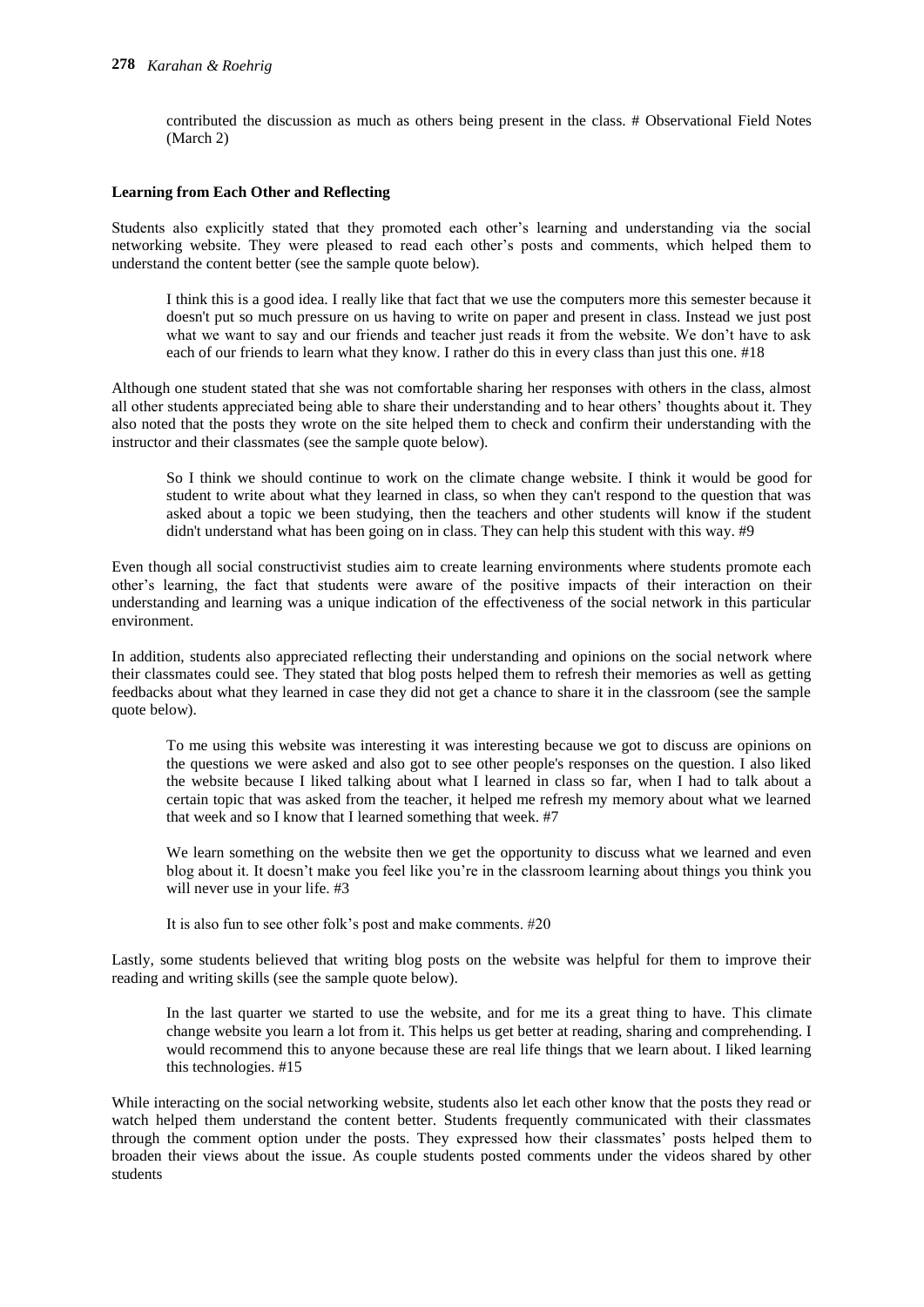In the short movie that you presented yesterday was a big eye opener for me. The things that I saw were things that I sometimes caught myself doing. All the running water, lights staying on, and all the other wasteful things that I have done. But I can make a stop to that by changing the way I go about things. I could us less water, change my light bulbs to energy efficient lights, start recycling, and just really go green. That short movie really gave me a different way to look at my own behaviors. #17

I liked your ideas for your group project. Pictures you have here are very interesting. I did not know arctic and Africa both have climate change problems. I am very interested seeing your presentation next week. #1

In several cases, they found others' posts useful for their own work and asked for permission and help to use the materials (see the quote below).

I loved it (a video)! I wanna use it in my project. How can I take it out? Would you send me the link? #15

#### **Working at Own Pace**

Another advantage of the social networking website was how it enabled students to participate in discussions and complete assignments at their own pace (see the sample quote below).

I think the climate change website is a good resource. sometimes I feel you guys ask to much of us, but we go to the website and work there in our own pace. #20

There were several factors negatively affecting students' pace while working on the assigned tasks. For instance, some students needed extra time to complete these tasks due to several reasons such as absenteeism and being a special education or ELL student. In case these students needed extra time, they used the social networking site to complete their assignments during advisory hours or at home (see the sample quote and observational field notes below).

I cannot finish everytihng in the school. Website help me to finish my homework wherever I have internet. In Ms X office or home. #7

Today, the special education teacher told me that couple of the students had to spend the rest of the day in her office. She wanted to help them in their assignments on which they were behind. After getting enough information about the tasks students were supposed to work on, she took the students and left the classroom. On this particular day, these two students completed several tasks they had been assigned. #Observational Field Notes (March, 22)

#### **English Language Learners (ELL) and Special Education Students**

The class where this study was conducted involved English Language Learners (ELL) and special education students whose learning, writing, and communication speeds were very different. In the social networking website, they were able to participate in the online discussions at their own pace and spend more time as needed on the assignments throughout the quarter. These students also studied the class content on the social networking site during their advisory hours with personal assistance. As one student commented,

Yes, I like technologies because sometime we need to find dictionary by sometime we don't understand the word we look the pictures for find something. We need to go to the website to do. I like to do technologies because sometime I watch movie and find climate change. I understand without read a lot. I can study with Ms. X after class. I don't need write and read every thing in classroom. #13

The observational field notes also showed that using the social networking site for classroom discussions helped students complete their tasks with the additional assistance from special education and language teachers.

Student 13 could not understand the readings for today's in-class discussion. The classroom teacher suggested me to get the assistance of language teacher. In order to do that, I asked the language teacher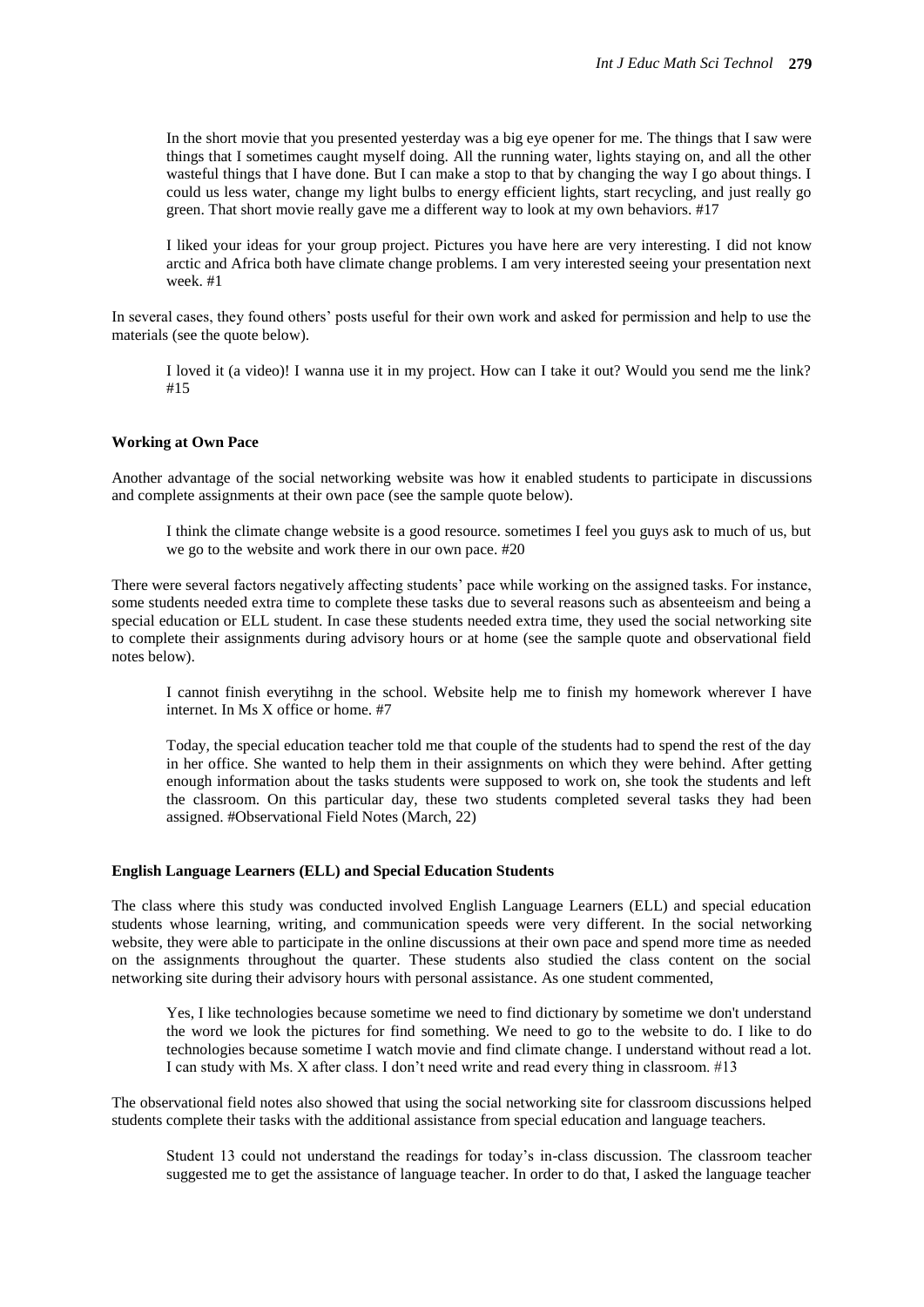to visit the classroom and help this particular student. After arriving the classroom at the end of the class hours, the teacher started working with the student during the break and help her finish her blog post on the discussion board on the site. #Observational Field Notes (March, 15)

#### **Social Networking as a Fun Experience**

Students also mentioned that using the social network for learning was not only fun, but it was also different than their prior learning experiences. They found the use of social networking technologies an effective way of learning. For example, a student stated

In my opinion the things we used for the class were quite different from any other class. I never experienced a class based off of any websites but I do have to admit that I like it a lot. We used this climate change website which is kind of fun. at first I thought it was going to be boring and just torture but it teaches you a lot of interesting things about your environment which you should have already known. #3

In addition, some students stated that the reason why they liked using the social network was its similarity to the popular social networks they were familiar with and allowing them to use it without experiencing any difficulty.

I guess this website is kinda cool though. it reminds me on facebook because you can write on peoples wall, post pictures and like things. #11

I kind of like this website too, because it looks kind of like facebook. It was not hard to use it at all. #18

Several times, students stated that they enjoyed customizing their profile pages by adding profile pictures, posting personal pictures and videos, and adding people as friends. These additional non-academic features of the site served as ice-breaker at the beginning, and increased students' interactions throughout the academic year. The following observational field note illustrates the point.

The first day of the semester, I sent out the registration links to the students and gave students 30-45 minutes to organize their profile pages. I observed that they already started adding their personal pictures, posting comments on each others profile pages, adding others as friends, and posting fun pictures and videos. It was a good exercise for students to get to know each other. #Observational Field Notes (February 10)

Students from different backgrounds sit in different tables and they rarely talk to each other in the physical environment. However, when I reviewed the interactions on the social networking site tonight, I observed that these students post comments on each other's post, like their pictures etc. Also, I would say that the groups in the online environment are more heterogeneous than the physical classroom environment. #Observational Field Notes (March 3)

### **Results and Discussion**

This study explored the relationship between the integration of social networks in classrooms, specifically an alternative learning environment, and student motivation and engagement. The findings emerged from students' blog posts and researchers' observational field notes were categorized in five main themes: (1) keeping up instruction in case of absenteeism, (2) learning from each other and reflecting what students learn, (3) working on the tasks on their own pace, (4) use of visuals and language support for ELL students, and (5) social networking as a fun experience. There are natural connections between motivation and engagement, and increases in motivation and engagement usually result in increased academic achievement (Martin, 2008, Martin et al., 2003, Meece et al., 1990, Pintrich and DeGroot, 1990 and Schunk, 1990). In the particular setting where this study was conducted, lack of motivation and engagement were the biggest challenges experienced by students, which resulted in low academic achievement. Data collected through their online discussions, blogs, weekly reflections, and observational field notes showed that the use of social networks in this particular setting helped students feel being more motivated and engaged.

By providing students with their own pages and profiles on the social network site, the researcher aimed to promote social presence of the students in this particular online learning environment. Students' reflections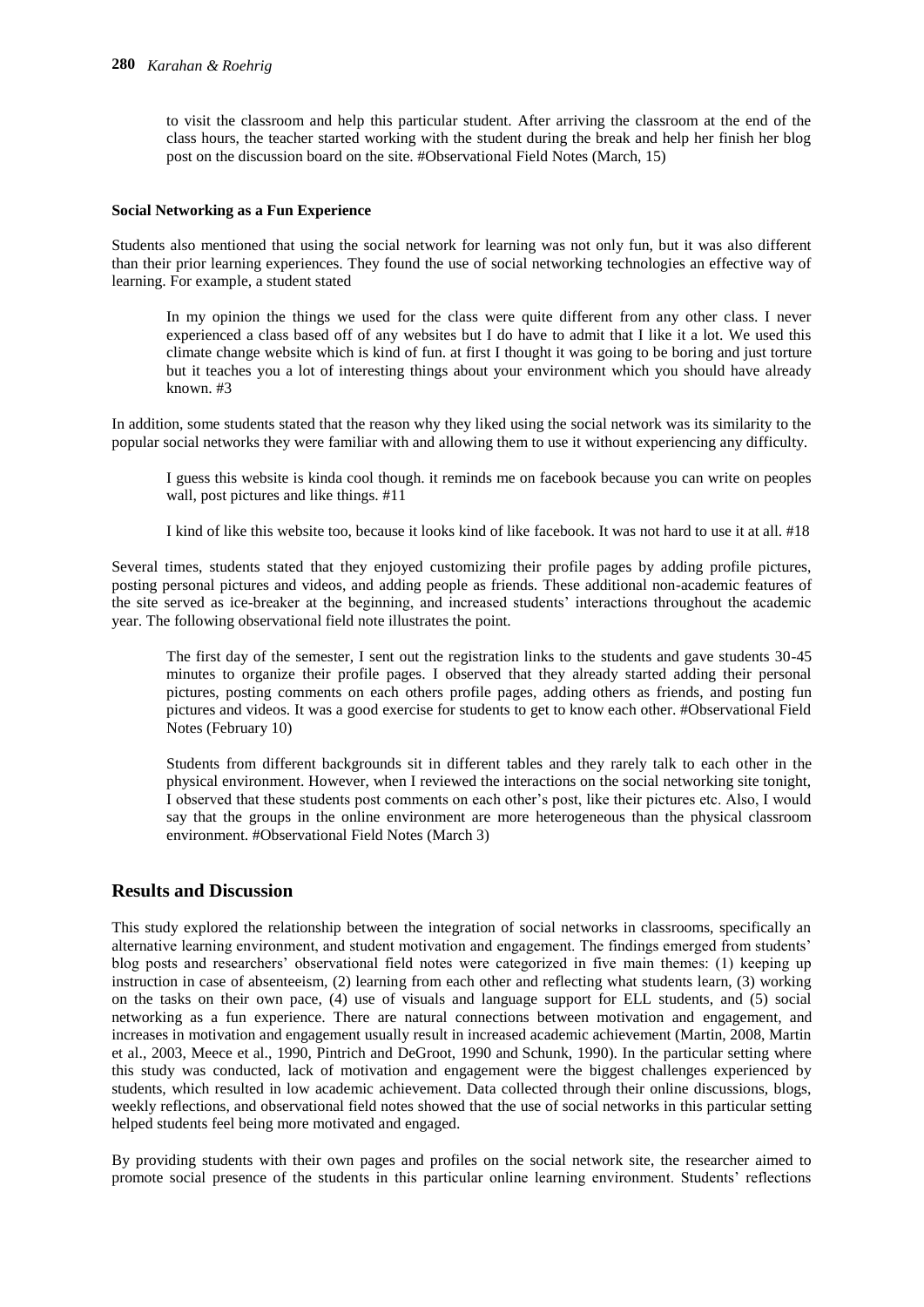about their experiences on the social networking website indicated the existence of their social presence which is defined as the student's perception of being in and belonging to an online learning environment (Picciano, 2002; Tu & McIsaac, 2002). The students' reflections also demonstrated that their social presence in the social networking environment directly influenced their performance and motivation. Exploring the similarities between other popular social networks and the Content Management System [CMS] used in this study, the students personalized their profiles with information and multimedia. Thus, the profiles created by users played an icebreaker role at the beginning in addition to providing extra motivation for students to visit the website regularly. The statistics from the social networking website provided information that students updated their profiles, communicated with each other, and signed into the network outside of school frequently. Students mostly stated that they enjoyed the time they spent on the website. They were more engaged in the discussions and were more comfortable interacting with each other on the social network. These findings were consistent with the research conducted by Mazer, Murphy, and Simonds (2007) who revealed that the more personalized the social network presence the greater the motivation was for the students to participate and learn course material.

Lastly, the data on the social networking website illustrated how students promoted each other's expressions, understanding, and attitudes with regard to the course content. In several occasions, students commented others' posts in order to add more information, asking for clarification, or showing appreciation for the quality of the work. In spite of the classroom culture in this particular setting where interaction between students was very limited due to the diverse population, students communicated each other regularly and effectively through online learning environment as well as physical classroom. Because students personalized their profile pages on the social networking site by adding personal information, photos, and videos, they had a chance to learn about each other, which resulted with more personal connections between those students. Hence, students felt more comfortable about sharing their ideas, giving feedbacks to each other, providing personal information etc.

## **Implications**

Academic achievement is one of the most important criteria students, parents, and teachers take into account. There is always a natural connection between motivation and engagement, and the increase on motivation and engagement of students usually results with academic achievement. In the alternative school environment where this study was conducted, lack of motivation and engagement were the biggest challenges, which caused low academic achievement. In terms of the academic achievement of the students in this study, the school principle reported that the percentage of the students who passed this class was dramatically higher than the other science classes. Therefore, the school principle strongly encouraged other teachers to use similar strategies in order to create a positive change in the school environment.

## **Conclusion**

Technology integration is a necessary skill for teachers in this century (Zhao, 2003). A technological tool needs to be undergirded by sound pedagogy and not implemented as technology for technology's sake (Bull & Bell, 2008). Teachers who want to use technology-enhanced teaching methods need to choose appropriate technologies to integrate into their instruction. One of the most common instructional fallacies both researchers and teachers make is technology integration without clear consideration of the pedagogical demands. In this way, technology becomes an obstacle for learning instead of being a learning tool. The technologies used in this study were based on the pedagogical framework of social constructivism. The Ning social networking website promoted interaction among students as the social constructivist learning processes aim. It is important for teachers to make right decisions to use appropriate technologies in their instruction based on the methods they employ, content they teach, and the characteristic of their students.

#### **References**

Abbitt, J. (2007). Exploring the educational possibilities for a user-driven social content system in an undergraduate course. *MERLOT: Journal of Online Learning and Teaching, 3*(4), 437-447.

Al-Mukhaini, E. M., Al-Qayoudhi, W. S., & Al-Badi, A. H. (2014). Adoption of social networking in education: A study of the use of social networks by higher education students in Oman. *Journal of International Education Research, 10*(2), 143-154.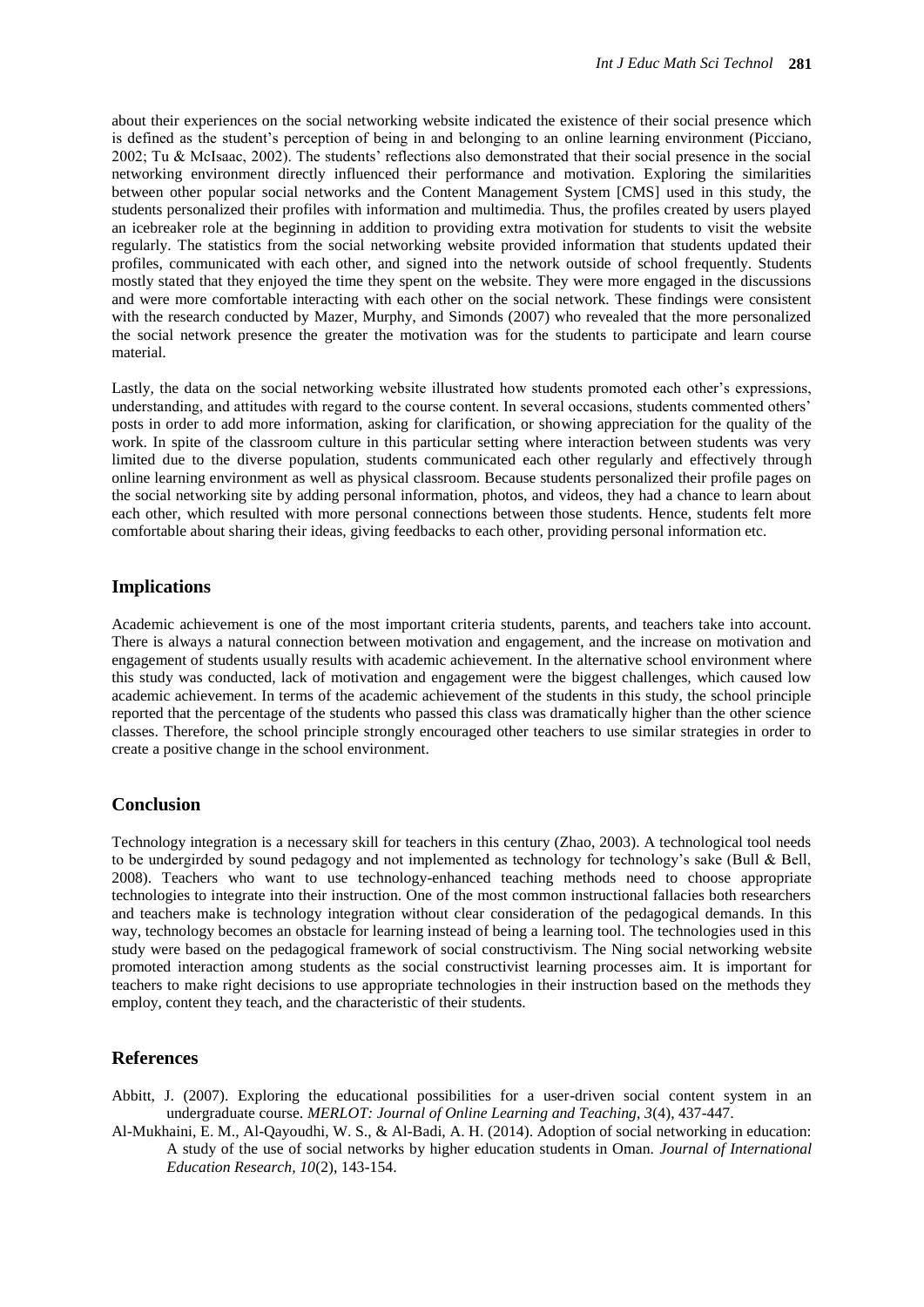- Allsopp, D. H., McHatton, P. A., & Farmer, J. L. (2010). Technology, mathematics ps/rti, and students with ld: What do we know, what have we tried, and what can we do to improve outcomes now and in the future? *Learning Disability Quarterly, 33*, 273-288.
- Barraza, L., & Walford, R. A. (2002). Environmental education: A comparison between English and Mexican school children. *Environmental Education Research, 8*(2), 171-186.
- Boyd, D. M., & Ellison, N. B. (2007). Social network sites: Definition, history, and scholarship. *Journal of Computer-Mediated Communication, 13*(1), 210-230.
- Brodin, J. (2010). Can ICT give children with disabilities equal opportunities in school? *Improving Schools*, *13*(1), 99–112.
- Definition of Social Networking. (May 14, 2011). PcMag encyclopedia. Retrieved from http://www.pcmag.com/encyclopedia/term/55316/social-networking-site
- Dholakia, U. M., Bagozzi, R. P., & Pearo, L. K. (2004). A social influence model of consumer participation in network and small-group-based virtual communities. *International Journal of Research in Marketing, 21*(3), 241-263.
- Franklin, C., Harris, M. B., & Allen-Meares, P., (2008). The School Practitioner's Concise Companion to Preventing Dropout and Attendance Problems. Oxford Scholarship Online.
- Gunawardena, C. N., Hermans, M. B., Sanchez, D., Richmond, C., Bohley, M., & Tuttle, R. (2009). A theoretical framework for building online communities of practice with social networking tools. *Educational Media International, 46*(1), 3-16.
- Hodson, D. (2003). Time for action: Science education for an alternative future. *International Journal of Science Education, 25*(6), 645-670.
- Istenic, A. (2010). Educational technology for the inclusive classroom. *The Turkish Online Journal of Educational Technology, 9*(3), 26-37.
- Jackson, V. L. (2003). Technology and special education: Bridging the most recent digital divide. Dissertation, Auburn University.
- Jinliang, W., Yunyan, H., Ya, L., Xiang, H., Xiafei, W., & Yuanmei, J. (2004). An analysis of environmental awareness and environmental education for primary school and high school students in kunming. *Chinese Education & Society, 37*(4), 24-31.
- Kleiner, B., Porch, R., & Farris, E. (2002). Public alternative schools and programs for students at risk of education failure: 2000-2001 (NCES 2002-004). U.S. Department of Education. Washington, DC: NCES.
- Lange, C. M., & Sletten, S. J. (2002). Alternative education: A brief history and research Synthesis. Paper presented for Project Forum at the National Association of State Directors in Special Education, Alexandria, VA. Retrieved at www.nasdse.org/publications/alternative ed history.pdf on May 8, 2011.
- Lenhart, A., & Madden, M. (2007). *Teens, privacy, and online social networks: how teens manage their online identities and personal information in the age of my space.* Pew Internet & American Life Project report. Retrieved December 10, 2011 fro[m http://www.pewinternet.org/PPF/r/211/report\\_display.asp.](http://www.pewinternet.org/PPF/r/211/report_display.asp)
- Liccardi, I., Ounnas, A., Pau, R., Massey, E., Kinnunen, P., Lewthwaite, S., Midy, M. A., & Sarkar, C. (2007). The role of social networks in students' learning experiences. *ACM SIGCSE Bulletin, 39*, 224-237.
- Lockyer, L., & Patterson, J. (2008). Integrating social networking technologies in education: A case study of a formal learning environment. Paper presented at the *Proceeding of 8th IEEE International Conference on Advanced Learning Technologies, Spain*, 529–533.
- Martin, A. J., Marsh, H. W., & Debus, R. L. (2003). Self-handicapping and defensive pessimism: A model of self-protection from a longitudinal perspective. *Contemporary Educational Psychology*, *28*(1), 1-36.
- Mazer, J. P., Murphy, R. E., & Simonds, C. J. (2007). I'll see you on "Facebook": The effects of computermediated teacher self-disclosure on student motivation, affective learning, and classroom climate. *Communication Education, 56*(1), 1-17.
- Meece, J. L., Wigfield, A., & Eccles, J. S. (1990). Predictors of math anxiety and its influence on young adolescents' course enrollment intentions and performance in mathematics. *Journal of Educational Psychology*, *82*(1), 60.
- Pempek, T. A., Yermolayeva, Y. A., & Calvert, S. L. (2009). College students' social networking experiences on facebook. *Journal of Applied Developmental Psychology, 30*(3), 227-238.
- Obsessed with Facebook. (December 4, 2011). Online schools website. Retireved from http://www.onlineschools.org/blog/facebook-obsession/
- Ologie (2014). Making Digital connections in higher education. Retrieved from http://ologie.com/
- Okolo, C.M., & Bouck, E. C. (2007). Research about assistive technology: 2000-2006. What have we learned? *Journal of Special Education Technology, 22*(3), 19-33.
- Pintrich, P. R., & De Groot, E. V. (1990). Motivational and self-regulated learning components of classroom academic performance. *Journal of Educational Psychology*, *82*(1), 33-40.